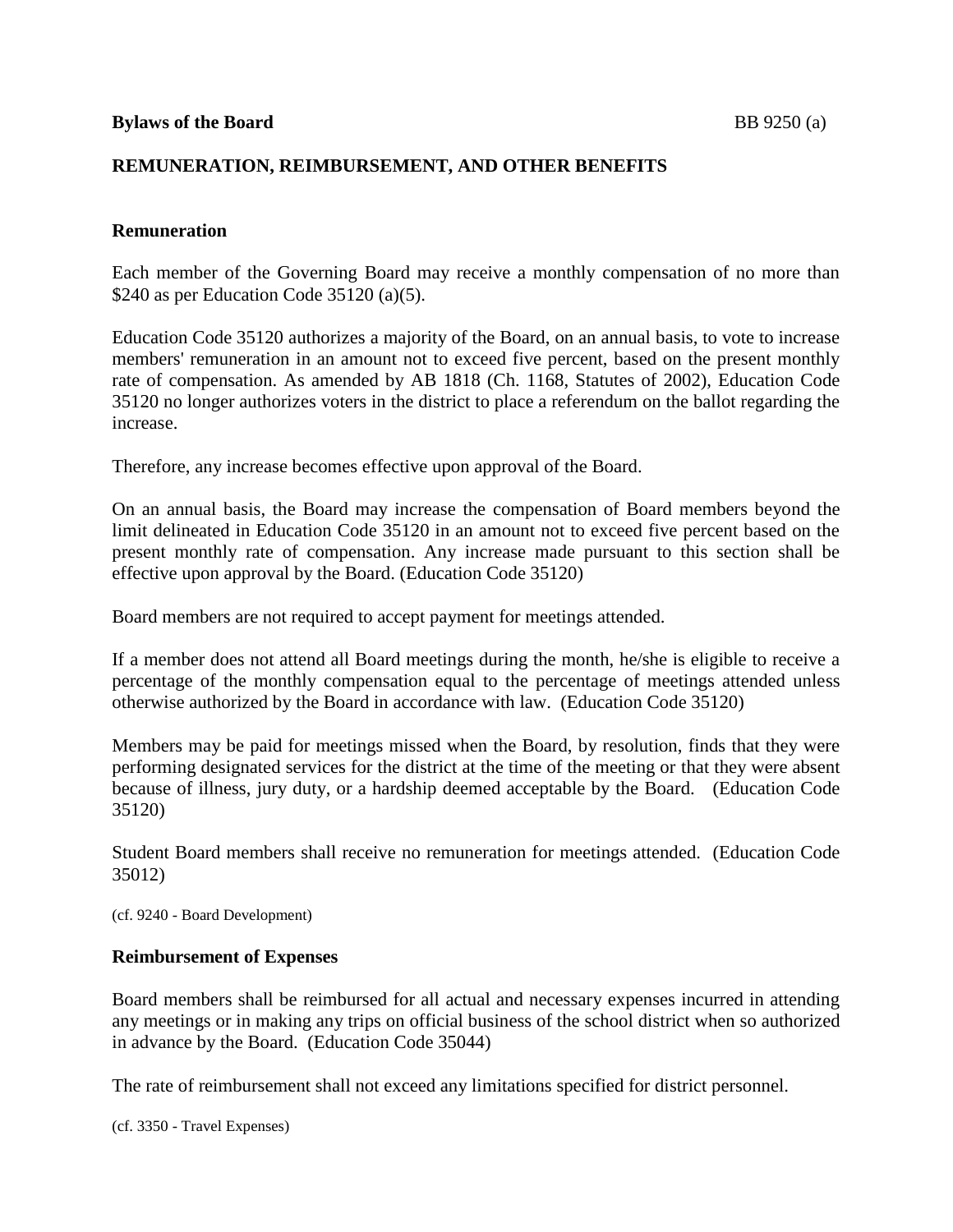## **REMUNERATION, REIMBURSEMENT, AND OTHER BENEFITS** (continued)

#### **Health and Welfare Benefits**

Board members may participate in the health and welfare benefits program provided for district employees.

The district shall pay the cost of all premiums required for Board members electing to participate in the district health and welfare benefits program.

(cf. 4154/4254/4354 - Health and Welfare Benefits)

#### **Retired Board Members**

Because the district did not pay health and welfare benefits for retired Board members before January 1, 1994, any former member retiring from the Board after at least one term may continue the health and welfare benefits program at his/her own expense if coverage is in effect at the time of retirement. (Government Code 53201)

The benefits authorized for retired Board members shall be extended at the same level to the retired Board member's spouse, dependent children under the age of 21, dependent children under the age of 25 who are full-time students at a college or university, and dependent children regardless of age who are physically or mentally incapacitated.